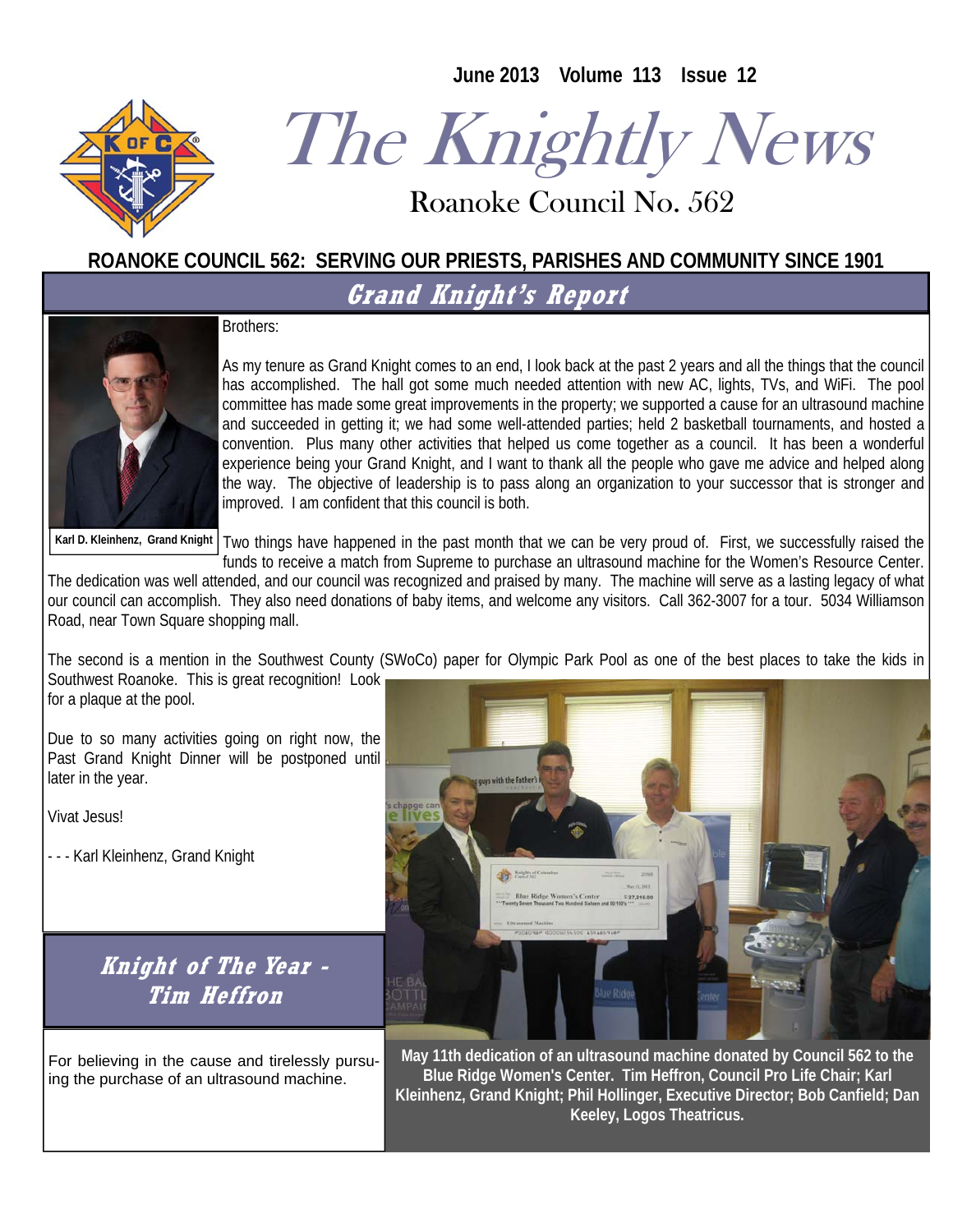#### Volume 113, Issue 12 **Page 2**

| <b>Council Officers</b>             |                     |              |  |  |  |  |  |  |
|-------------------------------------|---------------------|--------------|--|--|--|--|--|--|
| <b>Grand Knight</b>                 | Karl Kleinhenz      | 397-4028     |  |  |  |  |  |  |
| Dep. Grand Knight                   | John Church         | 769-0048     |  |  |  |  |  |  |
| Chaplain                            | Vacant              |              |  |  |  |  |  |  |
| Chancellor                          | Eric Schmucker      | 309-1417     |  |  |  |  |  |  |
| Recorder                            | Stephen Ratliff     | 774-4796     |  |  |  |  |  |  |
| Financial Sec.                      | Mike Lazzuri        | 774-8482     |  |  |  |  |  |  |
| Treasurer                           | Val Bernys          | 989-9282     |  |  |  |  |  |  |
| Lecturer                            | Alex Nelson         | 774-5079     |  |  |  |  |  |  |
| Advocate                            | Dave Chopski        | 344-0901     |  |  |  |  |  |  |
| Warden                              | Pat Reidy           | 725-8206     |  |  |  |  |  |  |
| Inside Guard                        | George Cusson       | 977-2944     |  |  |  |  |  |  |
| Outside Guard                       |                     |              |  |  |  |  |  |  |
| Trustee, 3rd Year                   | <b>Bob Canfield</b> | 774-7554     |  |  |  |  |  |  |
| Trustee, 2nd Year                   | Mike Whelan         | 265-9722     |  |  |  |  |  |  |
| Trustee, 1st Year                   | <b>Dick Sparks</b>  | 563-1387     |  |  |  |  |  |  |
| <b>Committee Chairmen</b>           |                     |              |  |  |  |  |  |  |
| Program Director                    | John Krumpos        | 989-1985     |  |  |  |  |  |  |
| <b>Council Activities</b>           | Eric Schmucker      | 309-1417     |  |  |  |  |  |  |
| <b>Community Activities</b>         | Nick Centrone       | 947-5226     |  |  |  |  |  |  |
|                                     | John Church         | 769-0048     |  |  |  |  |  |  |
| <b>Family Activities</b>            | Vacant              |              |  |  |  |  |  |  |
| Youth Activities                    | <b>Bill Partsch</b> | 772-7120     |  |  |  |  |  |  |
| <b>Church Activities</b>            | Pat Reidy           | 725-8206     |  |  |  |  |  |  |
| Pro Life Activities                 | Tim Heffron         | 904-2746     |  |  |  |  |  |  |
| <b>KOVAR</b>                        | Don Feick           | 774-0187     |  |  |  |  |  |  |
|                                     | John Krumpos        | 960-1825     |  |  |  |  |  |  |
| Newsletter                          | Glen David Waldis   | 982-0835     |  |  |  |  |  |  |
| Kitchen                             | Tom Engl            | 989-3708     |  |  |  |  |  |  |
|                                     | John Church         | 588-7968     |  |  |  |  |  |  |
|                                     | Mike Lazzuri        | 774-8482     |  |  |  |  |  |  |
|                                     | <b>Steve Wirth</b>  | 797-8812     |  |  |  |  |  |  |
| <b>Basketball Tournament</b>        | Paul Yengst         | 556-8883     |  |  |  |  |  |  |
| <b>KCIC</b>                         | Karl Kleinhenz      | 982-8140     |  |  |  |  |  |  |
|                                     | Joe Devlin          | 206-2622     |  |  |  |  |  |  |
| Pool                                | <b>Jim Donckers</b> | 345-3902     |  |  |  |  |  |  |
|                                     | Joe Devlin          | 206-2622     |  |  |  |  |  |  |
|                                     | Charlie Aesy        | 977-3364     |  |  |  |  |  |  |
|                                     | George Cuadrado     | 989-1758     |  |  |  |  |  |  |
| Membership                          | Dave Chopski        | 344-0901     |  |  |  |  |  |  |
|                                     | Charles Hatcher     | 314-3360     |  |  |  |  |  |  |
|                                     | <b>Steve Wirth</b>  | 520-2885     |  |  |  |  |  |  |
| Home Improvements                   | Paul Yengst         | 556-8883     |  |  |  |  |  |  |
| House                               | Joe Colosimo        | 989-7969     |  |  |  |  |  |  |
| Club Room                           | Jim Sullivan        | 774-7034     |  |  |  |  |  |  |
| Ceremonials                         | Don Feick           | 774-0187     |  |  |  |  |  |  |
| Canfield Scholarship                | Jim Sullivan        | 774-7034     |  |  |  |  |  |  |
|                                     | Grand Knight        | 397-4028     |  |  |  |  |  |  |
|                                     | <b>Bob Canfield</b> | 774-7554     |  |  |  |  |  |  |
|                                     | Joe Moses           | 389-0309     |  |  |  |  |  |  |
|                                     | Mike Gibson         | 989-4980     |  |  |  |  |  |  |
| <b>Retention Committee</b>          | <b>Bill DeBerry</b> | 343-7849     |  |  |  |  |  |  |
|                                     | <b>Steve Talevi</b> | 989-1302     |  |  |  |  |  |  |
| Historian                           | <b>Bill Howard</b>  | 989-9399     |  |  |  |  |  |  |
| RC School Board Rep.                | Dan Zipfel          | 334-1326     |  |  |  |  |  |  |
| OLN Parish Rep.                     | Don Feick           | 774-0187     |  |  |  |  |  |  |
| St. Elias Parish Rep.               | Jim Donckers        | 345-3902     |  |  |  |  |  |  |
| St. Andrews Parish Rep. Bobby Ellis |                     | 366-5102     |  |  |  |  |  |  |
| Insurance Rep.                      | Ken Bagnasco        | 888-211-9478 |  |  |  |  |  |  |

**IN CASE OF ILLNESS, NEED OR DEATH, PLEASE NOTIFY ONE OF THE FOLLOWING:**  Grand Knight 982-8140 Chaplain Financial Sec. 774-8482 **562 COUNCIL HOME**  3136 Harris Street, Roanoke, VA 24015 Mail: PO Box 715, Roanoke, VA 24004 Phone: 540-774-8296 www.kofc562.org Business Meeting - 1st Monday of Month—7:30p.m. Social Meeting - 3rd Monday of Month—6:30p.m.

# **Council Election of Officers**

Election of officers for the 2013-14 fraternal year for Roanoke Council 562 will be on Monday June 3rd. The following is the slate of officers submitted by the nominating committee consisting of Brothers Bob Canfield, John Krumpos, and Dave Chopski.

Grand Knight Bobby Ellis PGK Deputy Grand Knight William T. DeBerry PSD Chancellor **Patrick Reedy** Warden **Eric Schmucker** Advocate **Patrick Lyons** Treasurer Brian Ripple PGK Recorder Stephen Ratliff Inside Guard Joseph Collissimo Outside Guard Steven Wirth 3yr Trustee Karl Kleinhenz

Grand Knight Delegate Bobby Ellis PGK Alternate Grand Knight Delegate William T. DeBerry PSD Past Grand Knight Delegate Karl Kleinhenz PGK Alternate Past Grand Knight Delegate Brian Ripple PGK

#### **Knight of the Month**

**Jeff McInnis & Mike Harris For their help with the basketball tournament** 

#### **Family of the Month**

 **Pool Committee**  for their dedication to the pool and all of their hard work

George & Sheila Cuadradro PJ & Laurie Lyons Joe & Barbara Devlin Pat & Patricia Reidy

Jim & Wanda Donckers

#### **Happy Birthday Brother Knights!**

Joseph W. Toti Charles R. Moody Roy P. Dwyer, Jr. Michael R. Meise Lowell E. Thomas Christopher J. Elwell Thomas F. Engl George J. Kern Thomas M. Boylan John J. Knightly

Robert H. Lewis Brian J. VanDerLinden Samuel S. Silek Kevin J. Conlan Richard G. Boush David C. Altizer Joseph H. Wilson Eric A. Schmuckor Charles Schwallenberg Steven J. Talevi

Michael L. Lewis Richard L. Calhoon David C. Gilday Richard G. Sparks Edward L. Arsura Paul W. Yengst Joseph A. Abbatell Patrick J. Lyons, J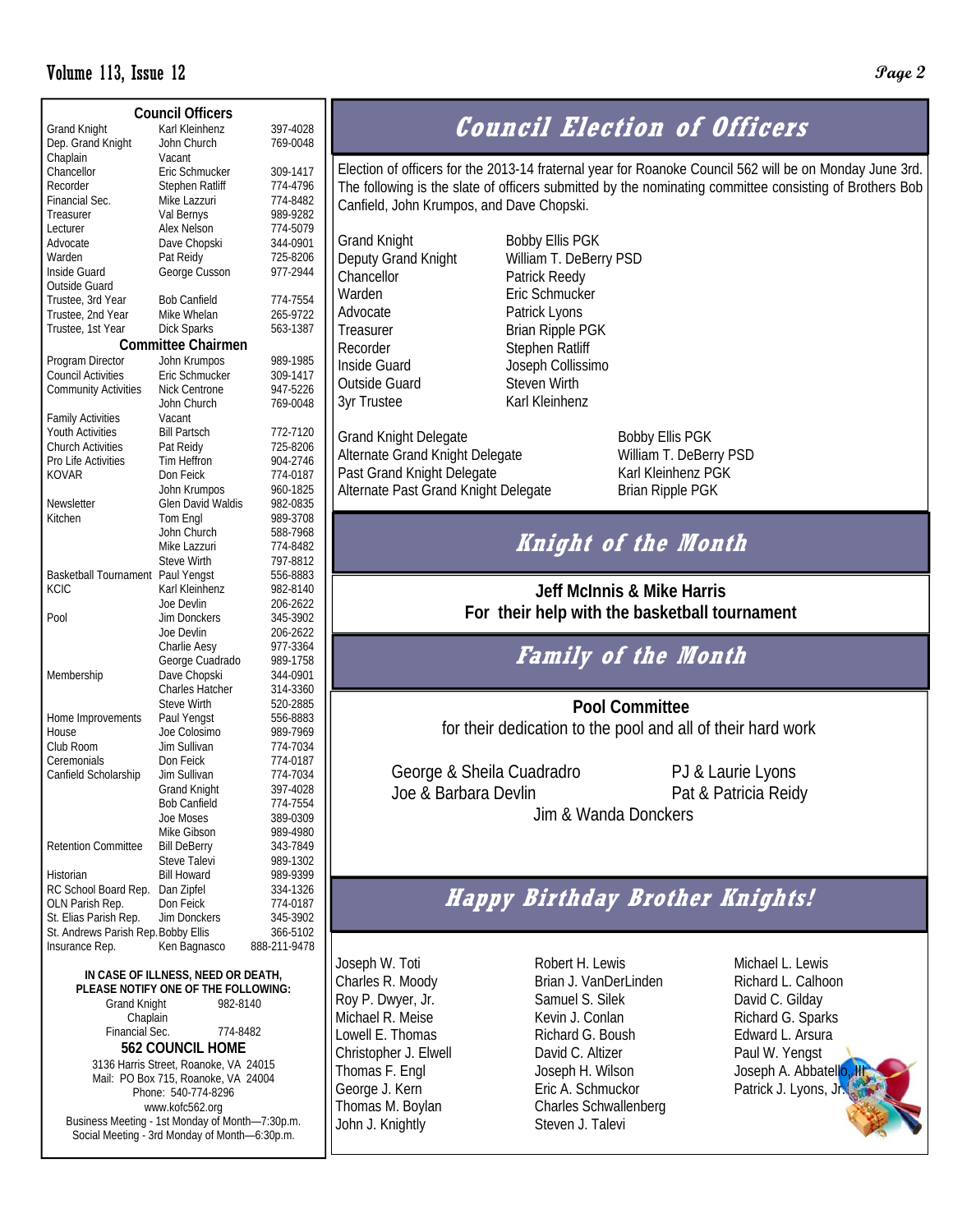#### Volume 113, Issue 12 *Page 3*

#### **Council #562 Collects for KOVAR at Five Locations**

Knights from Roanoke Council #562 collected donations while handing out Tootsie Rolls at four Kroger stores as well as the Walmart on #220 S near Clearbrook all during the month of May. Joining them were wives, children and grandchildren, as well as five Squires from Roanoke Catholic.

One of the teams was made up of teens and preteens who were either family members of our brother Knights or members of the Squires Circle being formed at Roanoke Catholic. This team raised over \$1,200 at the Kroger at Tanglewood.

Although the total collected at all sites was not available as of the writing of this article, it appear sthat we are within striking distance of exceeding last years collections. We can't even begin to express our appreciation to all the Brother Knights, their families and the Squires for their dedicated efforts to assist God's Special People who have been diagnosed with Intellectual Disabilities! Every penny collected will be used to help them to have "a life like yours and mine"!



**Matt Duffy, former manager of the St. Andrew's Diocesan Cemetery was named "Star of the City" by Mayor David Bowers on May 14th for his long-time work for the citizens of Roanoke.** 



**Katelyn Kleinhenz, daughter of GK Karl Kleinhenz is flanked by Patrick Saville, left and Tony Vassar, Squires from Roanoke** 



 **Squire Ryan Gerstemeir being relieved by Aaron Worrell, grandson of PSD Bill DeBerry**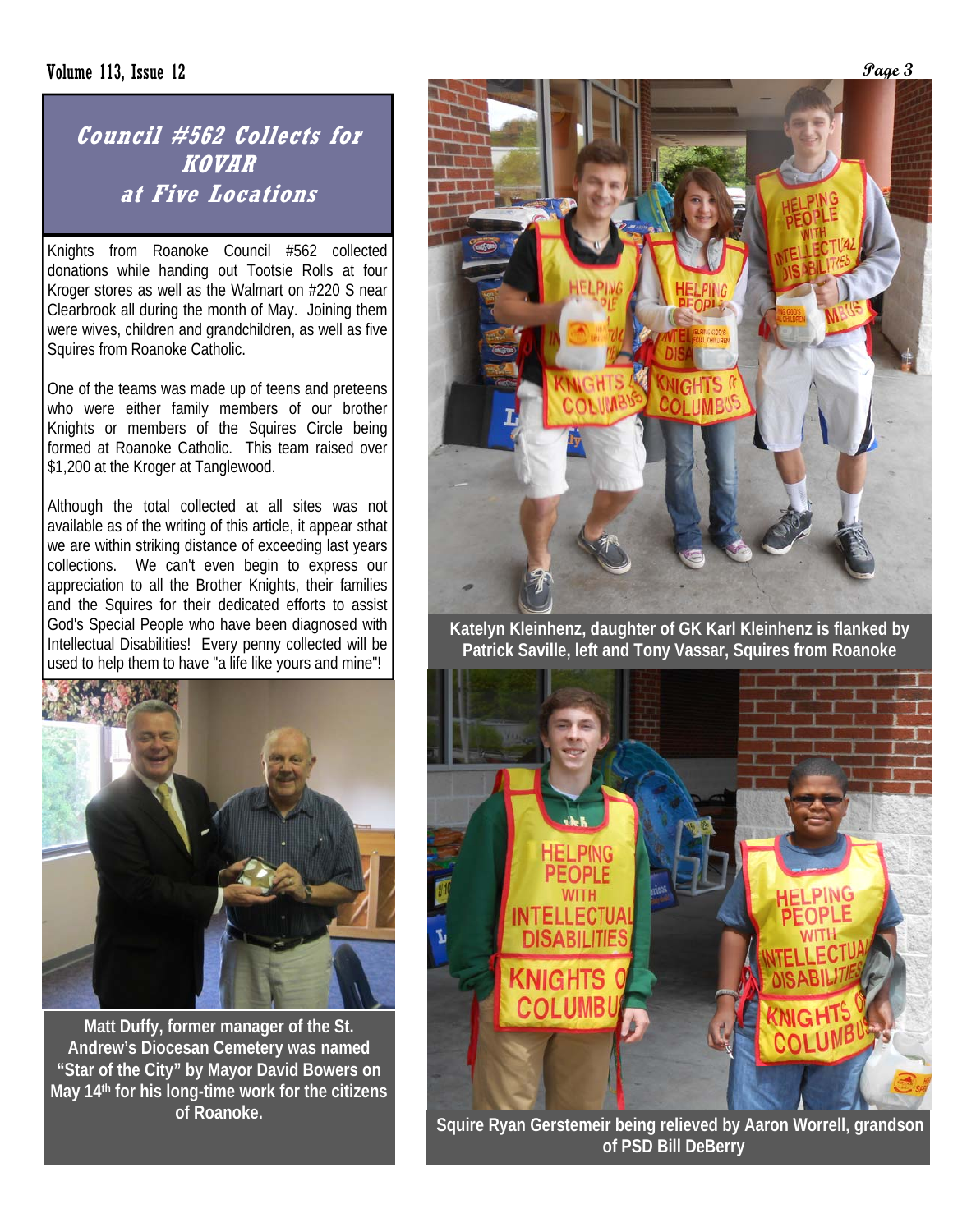#### **Thanks for a Successful State Annual Meeting/Convention**



Dominic and others singing along with him.

Again I wish I could name everyone who volunteered in some way but know that I deeply appreciate everyone's contributions.

Dominic Preston provided music in the Hospitality Room, much to everyone's enjoyment.

The 113<sup>th</sup> Virginia Knights of Columbus Annual Meeting and Convention held the weekend of April 26 – 28 was a huge success thanks to our council members. From tending bar to preparing hospitality room food to checking in delegates, Roanoke Council 562 members were everywhere chipping in where help was need that weekend. Several Brother Knights also participated on the convention committee and were instrumental in planning what Supreme Director Ron White called "the most efficiently run convention he's ever attended."

I don't have enough space to thank every Brother Knight who helped, but I do need to thank the following who played key roles in the convention's success:

Michael Lazzuri – Convention Mass Coordinator Dave Chopski and John Krumpos – Registration Desk Co -Chairs

Tom Engl and Gene Stupin – State Deputy's Hospitality Room Menu Planning and Food Preparation (everyone raved about the fantastic food all weekend long) Grand Knight Karl Kleinhenz – Convention Planning Committee member

> **Glen David Waldis accompanying Dominic Preston**



**Dominic Preston performing at the State Convention** 

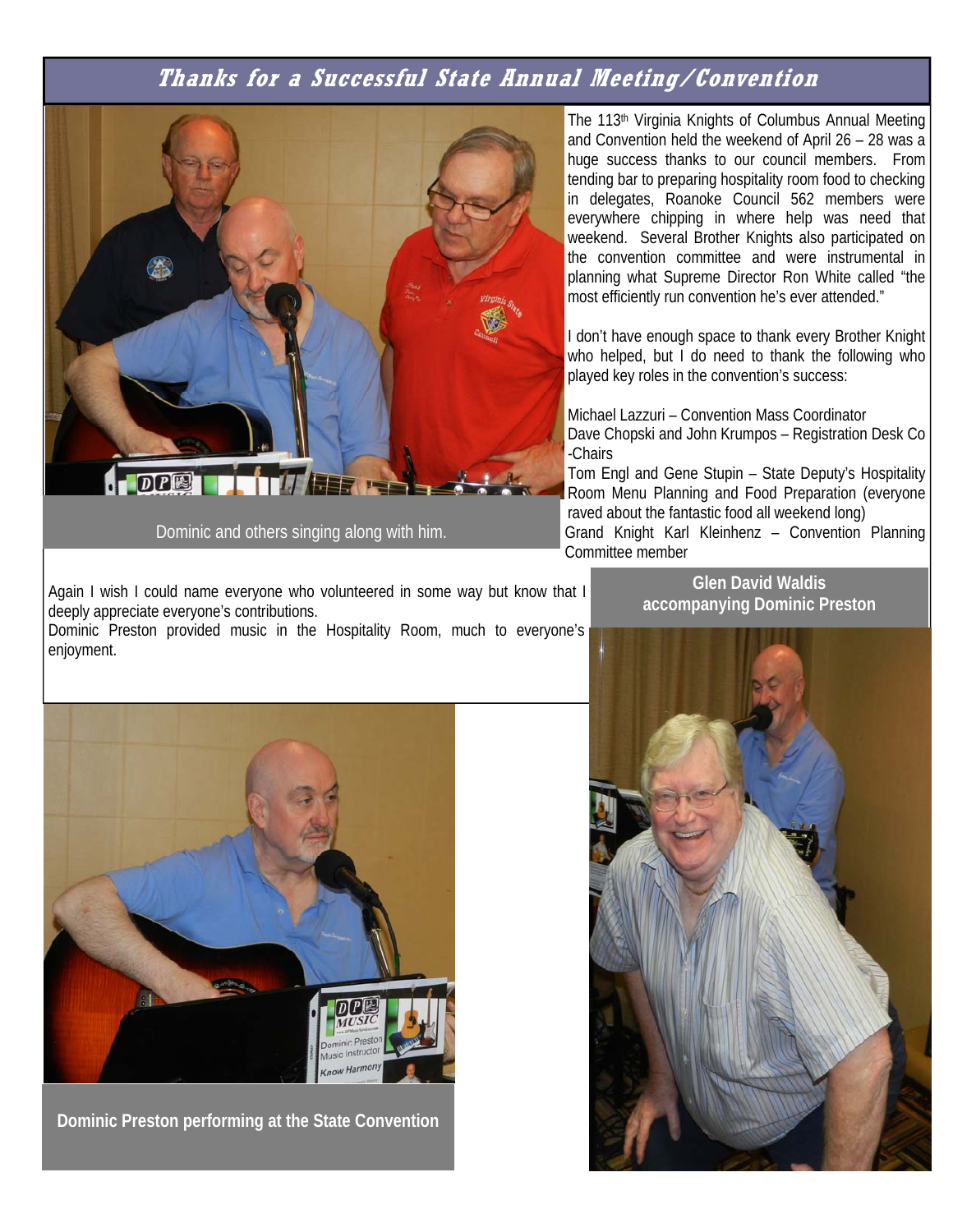### **Program Chair's Report**

As the fraternal year draws to a close, we look forward to summer and time with family. We have a few items to note for the coming month of June:

**Pool Opening:** The Pool Committee has worked very hard to make our pool into an asset we can all be proud of and have made several major capital improvements. Please support our pool by becoming a member! Remember that Roanoke Council KC members get half off membership.

**Past Grand Knights Dinner** is traditionally held at this time of year, but we are exploring the possibility of having a much larger celebration involving the councils of the Roanoke Valley as well as the assemblies. The date has not yet been set. Watch for future announcements.

**Roanoke Squires Circle:** Once more our council is sponsoring a Squires Circle. Investiture of the "charter" members of the reinstituted Deacon Circle will likely occur in June. The date and place is pending available of the State Investiture team, and the family schedules of the new Squires.

### **Knights of Columbus Pool Membership**

The Olympic Park Pool Membership for 2013 pool season is discounted 50% for all Knights of Columbus members. Contact PGK Jim Donckers at 345-3902 or Brother George Cuadrado at 342-1248 for member application or more information.

#### **A Farewell Message**

Ceal Slough and her family would like to say a bittersweet farewell all the member of the Knights of Columbus After 40 years here in the Roanoke / Salem area, 20 years at St. Andrew's and 20 years at our Lady of Perpetual Help, I am being "put out to pasture" as my kids tell it I have decided to move The Carriage Club Retirement Community in Charlotte North Carolina. The move will enable me to be closer to two of my four children. I thank you ever so much for your friendship and support especially after George's passing. Keep me in your prayers and I please continue to pray for my son Karl who is battling brain cancer. We did receive a miracle that Karl has no new cancer growth. The doctors are amazed. Thank you and God bless all.

Thanks,

Geralynn 864-478-0616... cell

#### **Knight's Serve Dinner at OLN's Men's Retreat**

Council #562 was asked by Our Lady of Nazareth to prepare and serve the Saturday evening and Sunday morning meals on April 20/21 to the some 35 men who made up the retreat known as Christ Renews His Parish. Also joining the men on Saturday night were four area Pastors who were present to administer the Sacrament of Reconciliation.

The project was spearheaded by Brother Tom Engl who put together a Saturday evening feast that was beyond the expectations of the Parish. Food for the Sunday breakfast was provided by Brother Bob Lewis from his Vinton McDonalds Restaurant.

The meals were served by Brothers Paul Miller (who as part of the kitchen committee had a hand in preparing Sunday breakfast), David Callahan, David Altizer, George Cuadrado, Bill Asbell, Paul Boylan, Matt O'Herron, Tom McGrath and PGK John Krumpos.

Thanks to the hard work of these Brothers we showed a side of the Knights that was perhaps a little different to the parish...that of how the Knights can and do respond positively to the needs of our parishes and of our Pastors. As a result we received a thank you message from one of the retreatants who not only shared his thanks but said he would be joining the Knights in the near future. Another man told one of the retreat leaders he, too was interested in becoming a Knight.

Thanks to all the above Brothers who made this project such a wonderful success!!

## **A Note From The Editor**

It is wonderful to add pictures to your articles. However, please send the pictures to me in .jpg format when submitting them for publication. Currently it is the only format we can work with in laying out the newsletter. Thank you for your assistance.